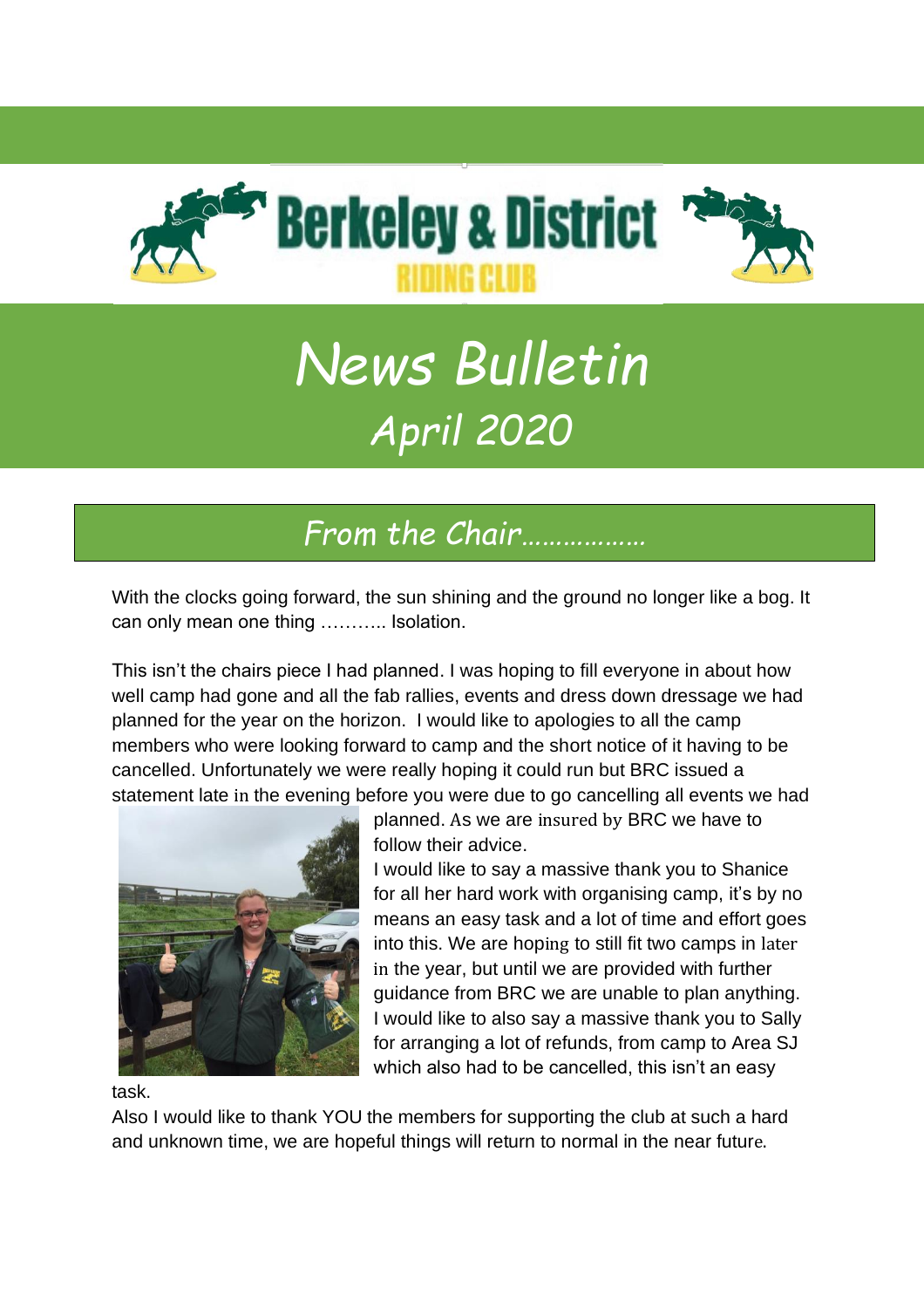We as a committee are hoping to run some fun online quizzes for you all to take part in with the chance to win a free rally voucher, please keep a look out for these. Finally, in these uncertain times, please all remember to TALK and SHARE, don't keep things bottle up. If you would like someone to talk to please feel free to email  $me$ 

Stay Safe. Lucy xx

### *Area Competitions*

#### *Area Combined Training- Hartpury. January 2020*



This year's qualifier which was held on the first Saturday of January saw 2 teams head to Hartpury. Good scores all round in the dressage, but sadly wasn't everybody's day showjumping. It was the first competition to see the new whip rule enforced! Where you can only use a baton, there is no other style of whip allowed for jumping competitions which we weren't quite prepared for. Luckily Hartpury has a tack shop and I managed to buy the last one! But we weren't alone in not being prepared for the baton rule so the Berkeley baton was passed around a few teams that day. We did have some placings with Sarah Raymond picking up a 2nd individually. Naomi Watkins 4th and 5th. Kathleen Griffiths 7th, Noolie Gregory 8th Shanice Walton and Sian Barke 12th. Thanks to everyone for taking part it is very soon after

Xmas and we appreciate everyone's efforts to get horses prepped for this. Also to Shanice and Sally for stepping in with Misty at short notice to make up a team and compete having only sat on her for first time that week!!

*Laura Nelmes, Team Manager*

#### *Area Show Jumping West Wilts. January 2020*

The show jumping area qualifier saw 2 x bold & brave teams putting themselves out there to represent us...Well done teams!!

The 70cms team were an intrepid bunch with some ideas of their own! Renee Watkins youngster thought the jumps were barriers and Kathleen Griffiths decided on a shorter course - jumping a lovely clear. Well, rules are rules apparently so despite a couple of straightforward rounds with average faults for the course from Dee Hargreaves & Bud & Sue Meredith and Boo, we were eliminated on this occasion.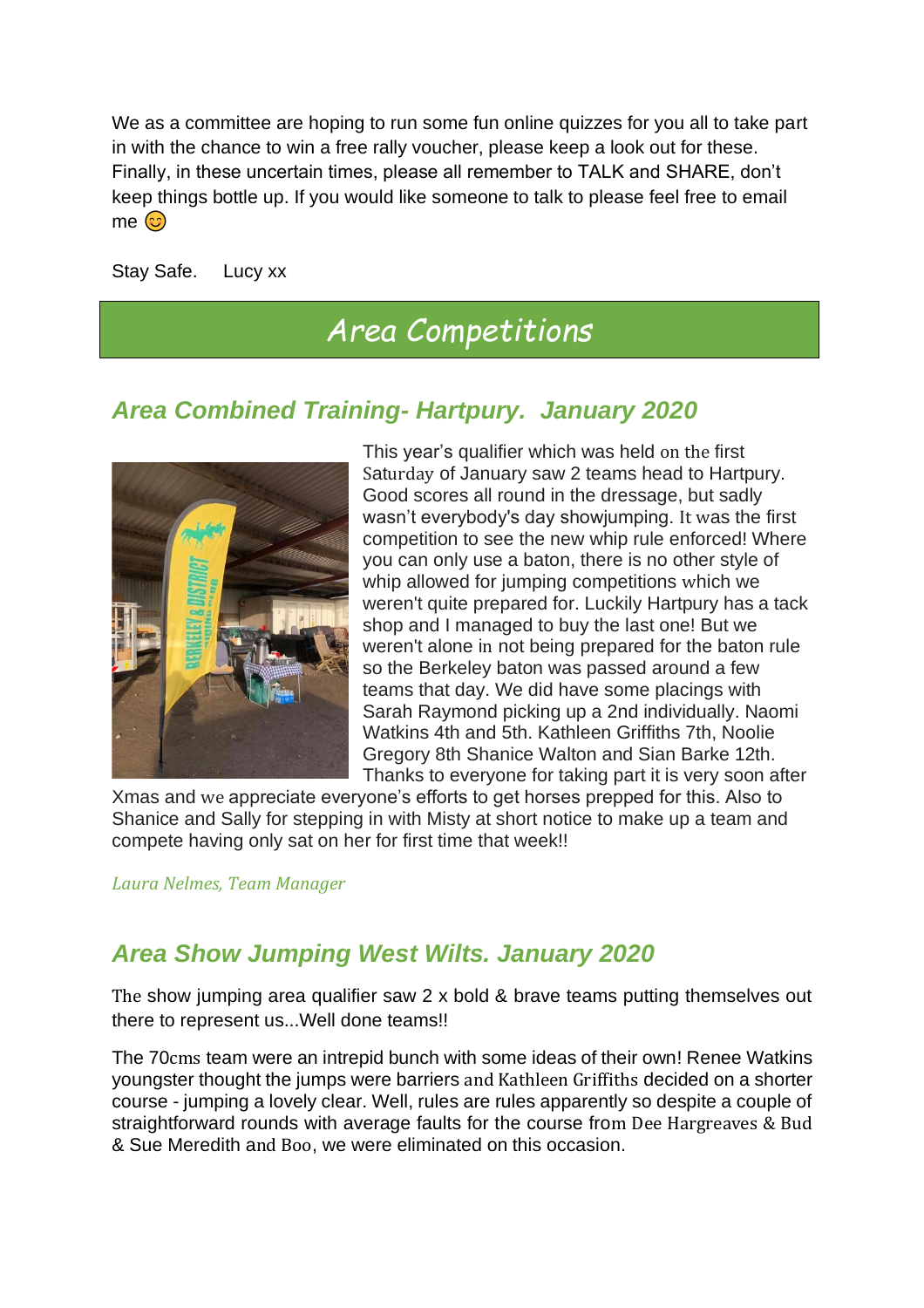The 80 team started the second round in joint 2nd place after a couple of tidy clears from [Kathleen Griffiths](https://www.facebook.com/kathleen.griffiths.5623?fref=gs&__tn__=%2CdK-R-R&eid=ARD6MzEwBc2bTUc-pmxLxNIViRytzTxhUCj3DcpKZEhnWiNpSwTGiW7LUs4Jl9rhA837QpnGh3JxJWhW&dti=435471163189378&hc_location=group) & [Sarah Meredith](https://www.facebook.com/sarah.meredith.524?fref=gs&__tn__=%2CdK-R-R&eid=ARDSDY6e4N5TBTz21-iP5j4BWp8lQ8Gw_0QcXSxfzarWds8yXLY1Zn4IDIV8JEmkcL9MvFAjRpHA1Iwu&dti=435471163189378&hc_location=group) & 4 faults each for [Naomi](https://www.facebook.com/naomi.watkins.92?fref=gs&__tn__=%2CdK-R-R&eid=ARA4Hf61KBJhanNl_T5SlOTwFTyAeAWPYagh8SSkFRoCbbc_DLUJlHEduPcPHBG3-ayYzXtVOfUzrxBo&dti=435471163189378&hc_location=group)  [Watkins](https://www.facebook.com/naomi.watkins.92?fref=gs&__tn__=%2CdK-R-R&eid=ARA4Hf61KBJhanNl_T5SlOTwFTyAeAWPYagh8SSkFRoCbbc_DLUJlHEduPcPHBG3-ayYzXtVOfUzrxBo&dti=435471163189378&hc_location=group) & [Hannah Crump.](https://www.facebook.com/hannah.maple.773?fref=gs&__tn__=%2CdK-R-R&eid=ARAvENuBjA_ehB61h89Wgxti-QB7FNx8qgOfvwJQ5hBhj3oFyKCPfSdHZf2TYaciqckyR3Bc4X9eq_n-&dti=435471163189378&hc_location=group) Unfortunately Kathleen had to withdraw her pony (lameness) so with the elimination of Naomi after 3 refusals, our team were also out from the 80.

Sooooo, to sum up...the only way is UP!

It's not always our time to shine - though our 70 & 80 team are heroes in my eyes for getting out there. Thank-you for your sterling efforts on a long, cold day

*Susie Glatt, Team Manager*

## *Pontispool Camp*

Unfortunately as we all know it never happened. Coronavirus just beat us to it and at the 11th hour we had to pull it. Gutting for everyone involved but no one more so than Shanice who had put a huge amount of effort into the planning.

We are all SO looking forward to the next camp so in the meanwhile here are a few pics of past camps to remind us what it's all about.

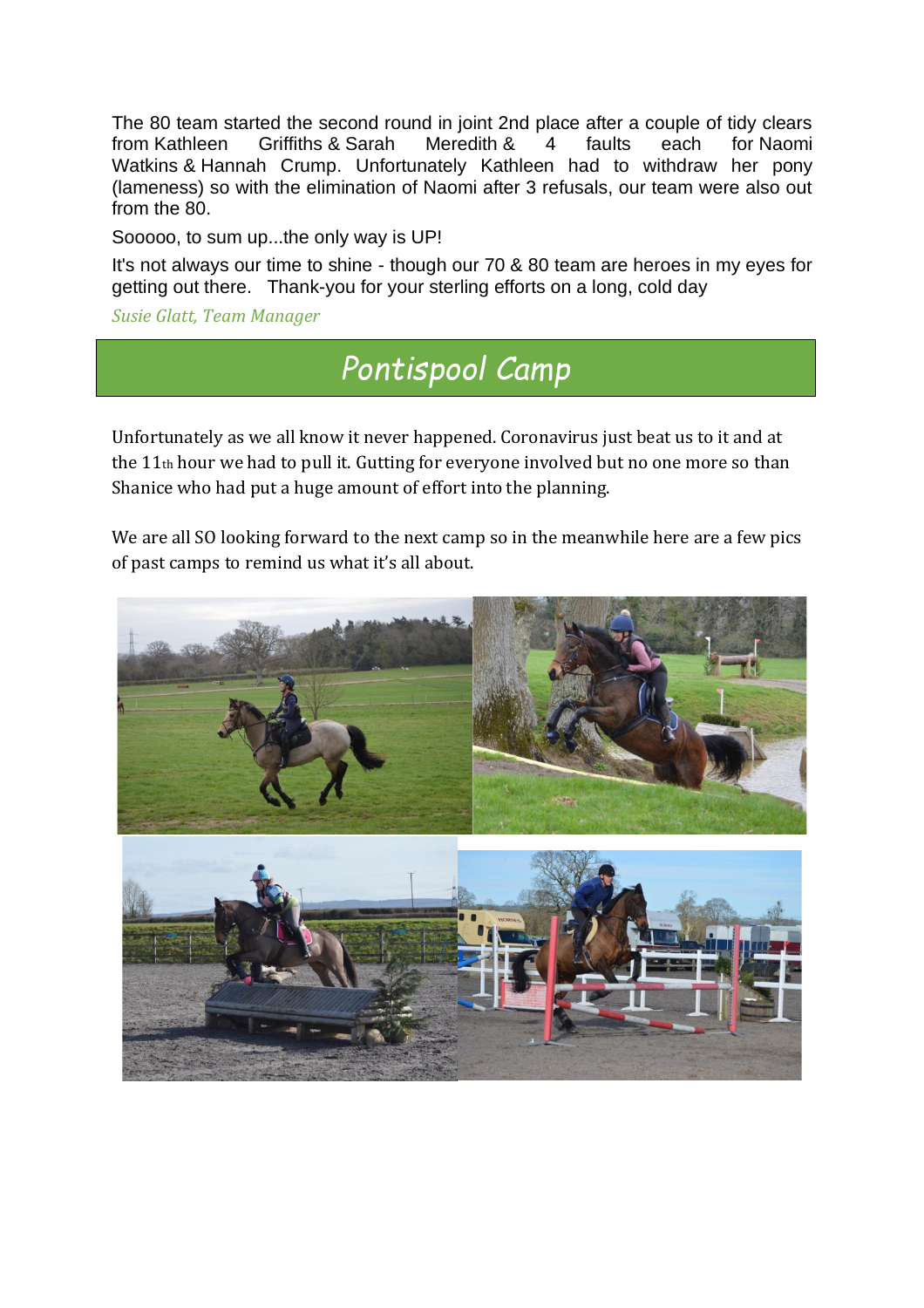

## *Alice- a tribute by Helen Studzinski*

As 2020 starts, I wanted to share my story and pay tribute to my lovely mare Alice who was my special horsey friend for over 20 years. We had to say goodbye unexpectedly in September and I miss her so much. I also wanted to thank amazing friends and riding club friends who jumped to be there at what is, just the worst time.

I have been a member of BDRC for ten years and when I joined Alice and I were just getting started. The club was as welcoming, supportive and competitive then, as it is now! We rallied, we teamed, went to camp and even qualified for the festival of the horse to represent the Area for the eventers challenge!

Alice's story.

As a cheeky 6-month-old foal she captured mine and my mum's hearts when she bounced across the field to greet us. At four she was the dream for getting started but sadly this same year I lost my mum and best friend very suddenly.…What to do with Alice?? My husband in his wisdom asked "Why don't you have her?"

We evented, we show jumped, we dressaged!! She was awesome across country, always clear. As we started BE eventing at 17 we didn't go beyond BE90 competing as she was so precious. We were also lucky enough to be on a few Riding Club teams,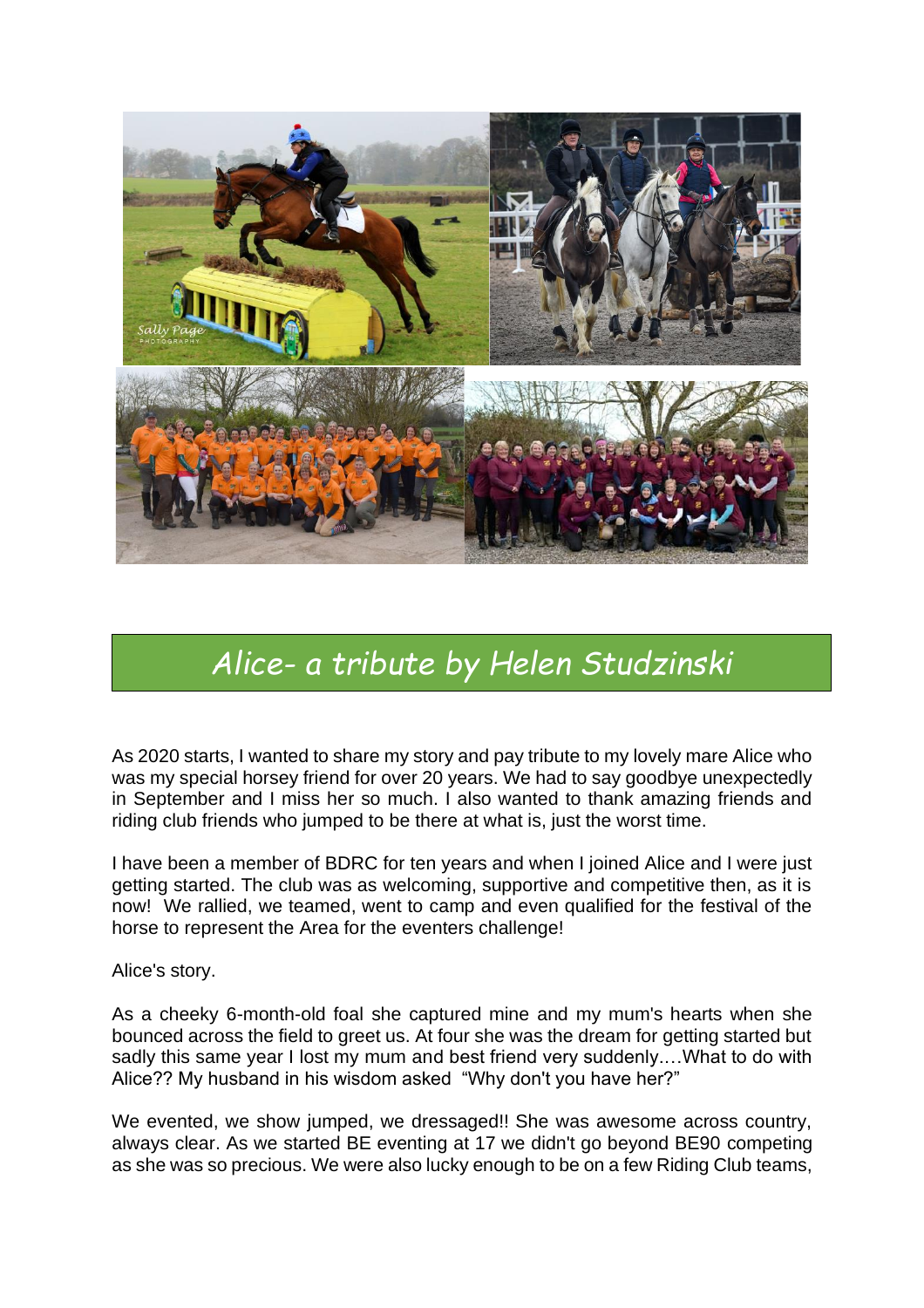with some success. Our highlight came in 2012 going to the Festival of the Horse, at Aston Le Walls!



We attended two camps one in 2013 when we arrived Alice had a mishap on the first morning in her stable (accident prone pony) and stayed on box rest till Saturday instead! Alice made her presence known though escaping twice (I still know not how!?) having a little canter round in the front field just so she could join in a bit! 2015 was a happier experience enjoying the arena cross country fences as part of the activities.

2019 That day...

We were on holiday for a few days in Cornwall, then came the call.  $\langle \cdot \rangle$  Toni and my best friend Linda rang to say the vet was on the way and Alice was not looking well. (she was very prone to little colic episodes throughout her life) Anna the vet, knew the plan should a more serious one ever happen. Alice was not to suffer, and my wish was for her to go to sleep in my arms....

I was not there and couldn't be. Linda promised to be with Alice for me so she had people who loved and cared for her with her. I said my goodbyes to Alice on a mobile phone. My heart broke.

When we arrived home at midnight, again these amazing friends had rallied round to work out the sticky problem of Jazz being alone. She had been sedated and awoke to discover the lovely Ginge (Toni Youngs pony) had been magicked to her side in the night to be a temporary stable friend! So valuable to help her through those first few weeks.



Though luck and fate, we found the sweetest, most gentle mare 'Millie' who has come to be Jazz's new best friend in the field!

I am also lucky to have some wonderful professional pictures. Just a few days before losing Alice we had arranged a shoot with Jo Hansford to capture my girls together for the future.

I know a few members lost horsey friends last year. I hope you are doing ok. Nothing makes it easier, but perhaps in time, the memories, pictures and the love we have for our beasties is what we need to keep them close to our hearts and help the smiles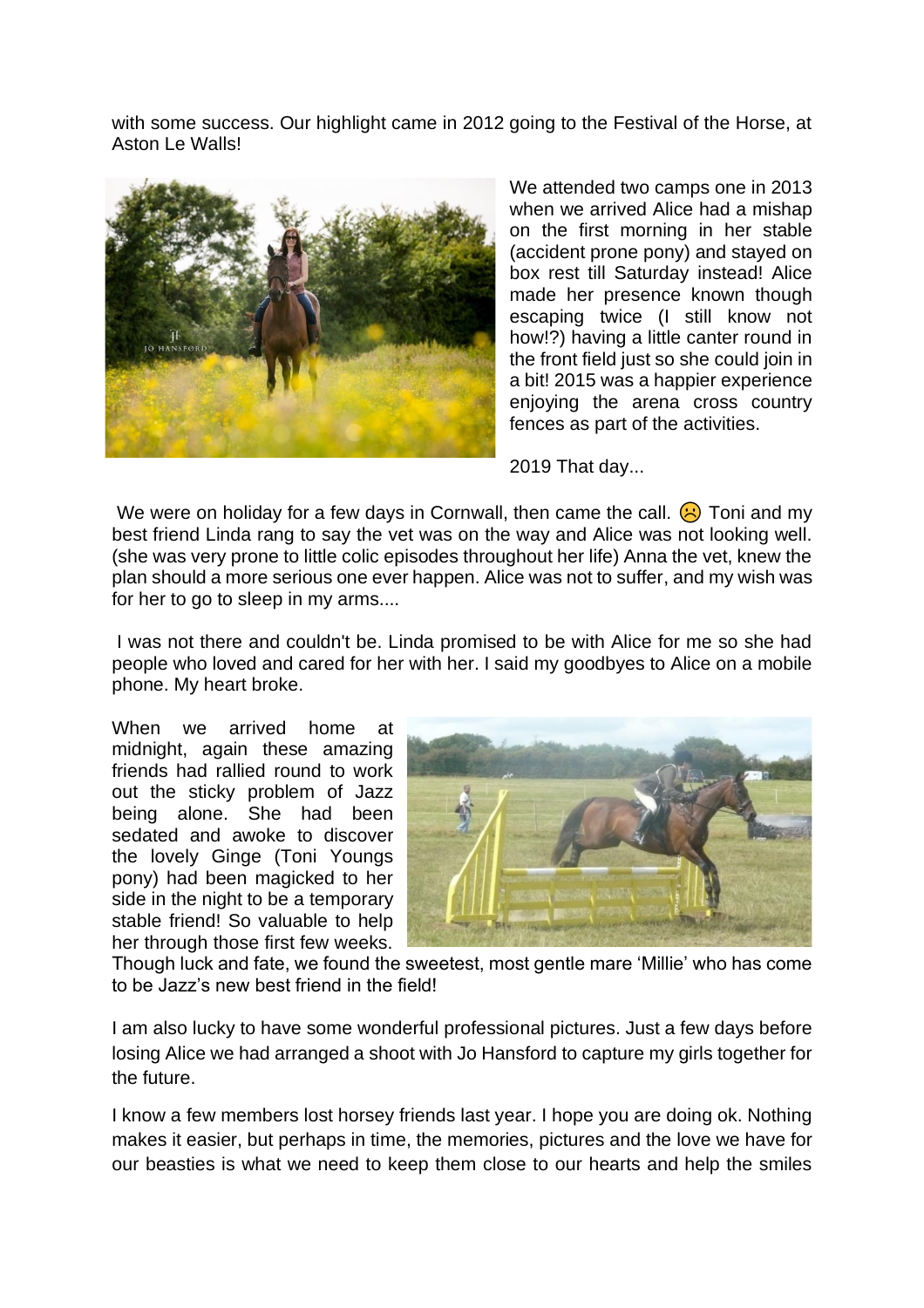come back. Wishing everyone a fantastic 2020 and again thank you to all the kind people who offered comfort, a hug, practical help and advice and most of all to special friends, who are always there when we need them most. Hugs Helen



BRC in line with BS have introduced new rules regarding whips in show jumping and eventing. The new whip has specific restrictions on style, weight, length etc. There is even restrictions on any wording on the pad- so they are very particular. Please see the link below for more details. Only the new style whips can be used anywhere on or near the showground including warm up, lorry park etc.

[https://www.britishshowjumping.co.uk/\\_files/whip%20&%20Spurs%20Ruling%20and](https://www.britishshowjumping.co.uk/_files/whip%20&%20Spurs%20Ruling%20and%20Visual%20Guide,%20Jan%202020.pdf) [%20Visual%20Guide,%20Jan%202020.pdf](https://www.britishshowjumping.co.uk/_files/whip%20&%20Spurs%20Ruling%20and%20Visual%20Guide,%20Jan%202020.pdf)



Showjumping STEWARDS AIDE-MEMOIRE - VISUAL GUIDE TO WHIP

*Instructor Profile- Amanda Heimens*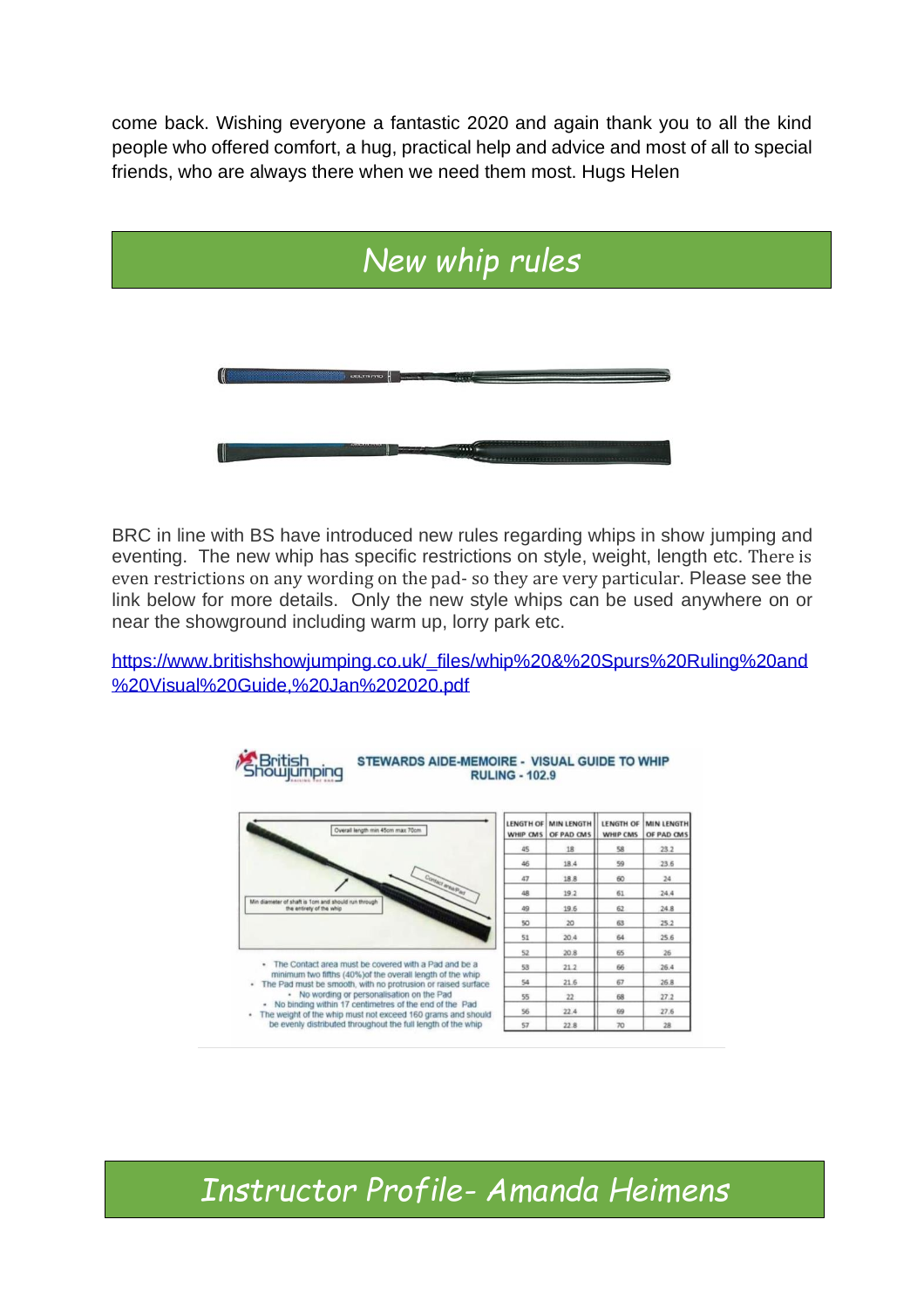A few of you may know me from the dressage rallies and clinics. For those that don't, here's an introduction.

My name is Amanda Heimens and I am a dressage trainer. Here's a few facts you may not know about me....

- I am from a non horsey family
- I have been riding since I was 10 years old
- After school, I worked at event, point to point and dressage yards whilst training for BHS exams
- I had a brief (and relatively unsuccessful!) foray into eventing before specialising in dressage (much safer apparently!)
- I began judging in the early 1990's ( I know... hard to believe I'm that old!)
- I studied and worked as an equine dentist for 15 years
- I have bred 2 of my own horses both quirky mares...which I love!
- I have competed in dressage at Area Festival Finals, Regional and National Chamionships at all levels up to Intermediare 1



- I only have 1 horse (one of those quirky mares!) a chestnut diva with whom I'm hoping to compete at Prix St. George later this year
- I lived in the Netherlands for 2 and a half years, training and competing there
	- In my spare time I like to keep

fit, read and walk my Jack Russell (although not all at the same time!) And eat cake....a lot!

• I believe that everyone can do dressage, regardless of ability or type of horse

In these strange and uncertain times, I hope everyone stays safe and looks after themselves and one another and I look forward to seeing you when we return to some form of normality, hopefully in the not too distant future.

## *Any other news*